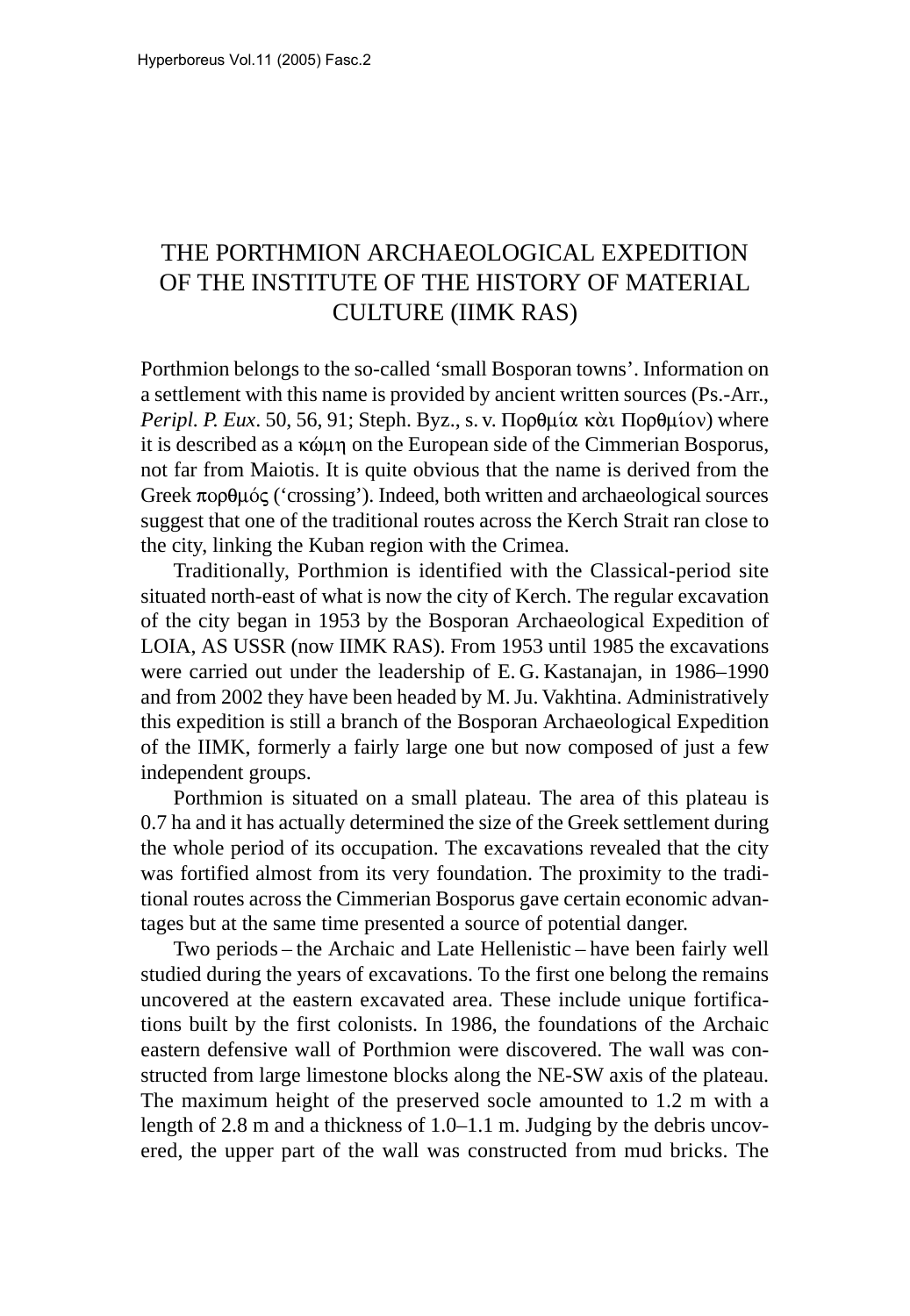southern end of the wall was built up against a natural outcrop of rock, and here the structure formed a zigzag line resembling in outline a "bastion". The southern line of the Archaic defences is rather poorly preserved, although it is clearly identifiable throughout the entire excavated area (approximately 25 m long). Those fortifications are related to the earliest period of the town and are dated probably to the second half of the 6<sup>th</sup> century BC. Inside the Archaic walls on the eastern slope of the rocky plateau, traces of a Late Archaic "terraced" building were uncovered.1 Excavations in recent years (2002–2005) have been concentrated mainly within that area.

By the end of the 6<sup>th</sup> century BC, Porthmion must have suffered a catastrophe since traces of fire have been recorded over the entire area where any Archaic remains were discovered. The pottery from the level of destruction included a fragment of a black-figured lekythos of the late 6<sup>th</sup> century BC with a representation of an armed Scythian holding two horses (Fig. 1). From the area connected with the early fortifications and Late Archaic houses comes a fragment of the base of an Attic black-glazed bowl (Fig. 2) of the early 5<sup>th</sup> century BC with the graffito [---]  $\Xi$   $\Pi$ AP $\Theta$ EN $\Omega$ [...].<sup>2</sup>

In the second half of the 3rd century BC the settlement was completely rebuilt. During those activities, structures of the Classical period were almost completely destroyed. Therefore we do not know much about the town of the late  $5<sup>th</sup> - 4<sup>th</sup>$  century BC although numerous materials from the ruined buildings belong to that period (Fig. 3).

Late Hellenistic Porthmion was a small fortress.<sup>3</sup> New fortifications were erected simultaneously with the houses. The remains of the monumental northern and southern defensive walls and the northwest tower have been uncovered. The walls were built of large stone blocks on a stone base. The present height of the wall is over 2.5 m high with a width of up to 2 m. The rectangular northwest tower measured  $9.97 \times 9$  m. It had an inner room of 26 sq. m. Here, a stone pavement containing a canine burial was discovered near the northern wall. The entrance to the city was revealed in its western wall. The Hellenistic town consisted of eight rectangular blocks

<sup>1</sup> M. Ju. Vachtina, "Archaic Buildings of Porthmion", in: P. G. Bilde (ed.), *The Cauldron of Ariantas*, Black Sea Studies 1 (Aarhus 2003) 35–54.

 $2$  C.P. Тохтасьев, "Посвятительное граффито из Порфмия" (S.R. Tokhtas' yev, "Dedicatory Graffito from Porthmion"), in: Древнее Причерноморье. Краткие сообщения Одесского Археологического Общества (Одесса 1993) 74–75.

<sup>3</sup> E. G. Kastanajan, "Porthmion", *Centre d'archéologie Méditerranéenne de l'Académie Polonaise des Sciences. Études et Travaux* XIII (Warsaw 1983) 162–168.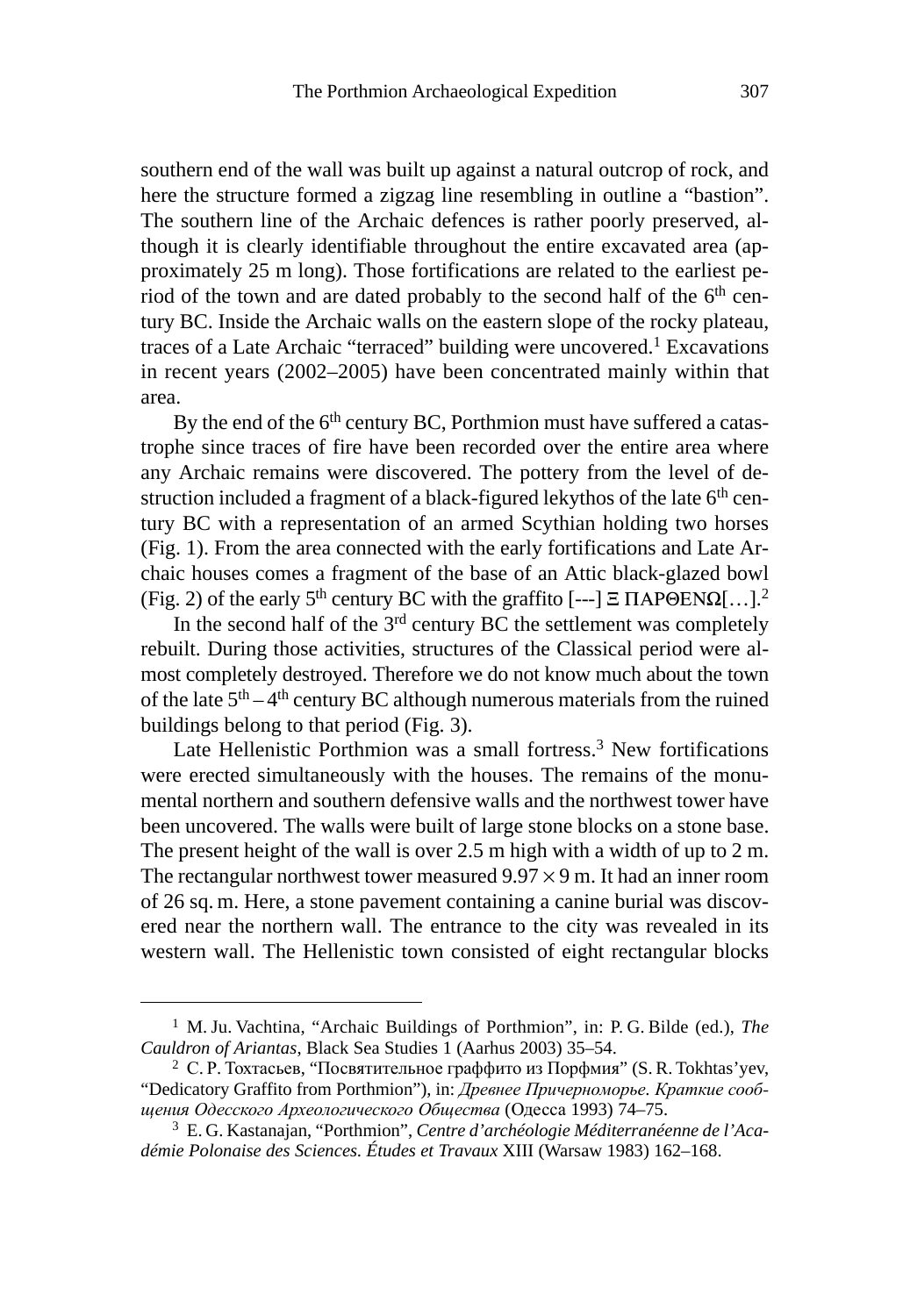built along the E-W axis. The blocks were measuring on the average  $63 \times$ 11 m divided from each other by three longitudinal streets and one side street. The main longitudinal street, which divided the area of the city into two parts – the northern and southern –was 1.5–1.7 m wide. The Hellenistic houses had one or more rooms and yards. The living rooms had an area of 15–20 sq. m, occasionally even 35 sq. m, that of the yards was up to 50 sq. m. The walls of the houses were built of limestone or shellrock, the roofs covered with Bosporan or Sinopean tiles. The Late Hellenistic town had an estimated population of c. 400.

On the outskirts of Porthmion, the remains of small Hellenistic rural houses have been traced. In 1988, the remains of a similar rural house occupied in  $3<sup>rd</sup> - 2<sup>nd</sup>$  century BC were uncovered.

During the recent years (2003–2005) the archaeological investigations of the settlement were concentrated on the remains of the Archaic fortifications and dwelling complexes.

In 2003, excavations of the Porthmion necropolis situated on the plain west of the town began. An area with plain graves of the 4<sup>th</sup> century BC has been identified; in 2004, two Late Hellenistic grave crypts were unearthed.

Porthmion was left by its inhabitants soon after mid. 1<sup>st</sup> century BC. The fort remained abandoned and has never been restored since.

> Marina Ju. Vakhtina *Institute of the History of Material Culture (IIMK RAS)*